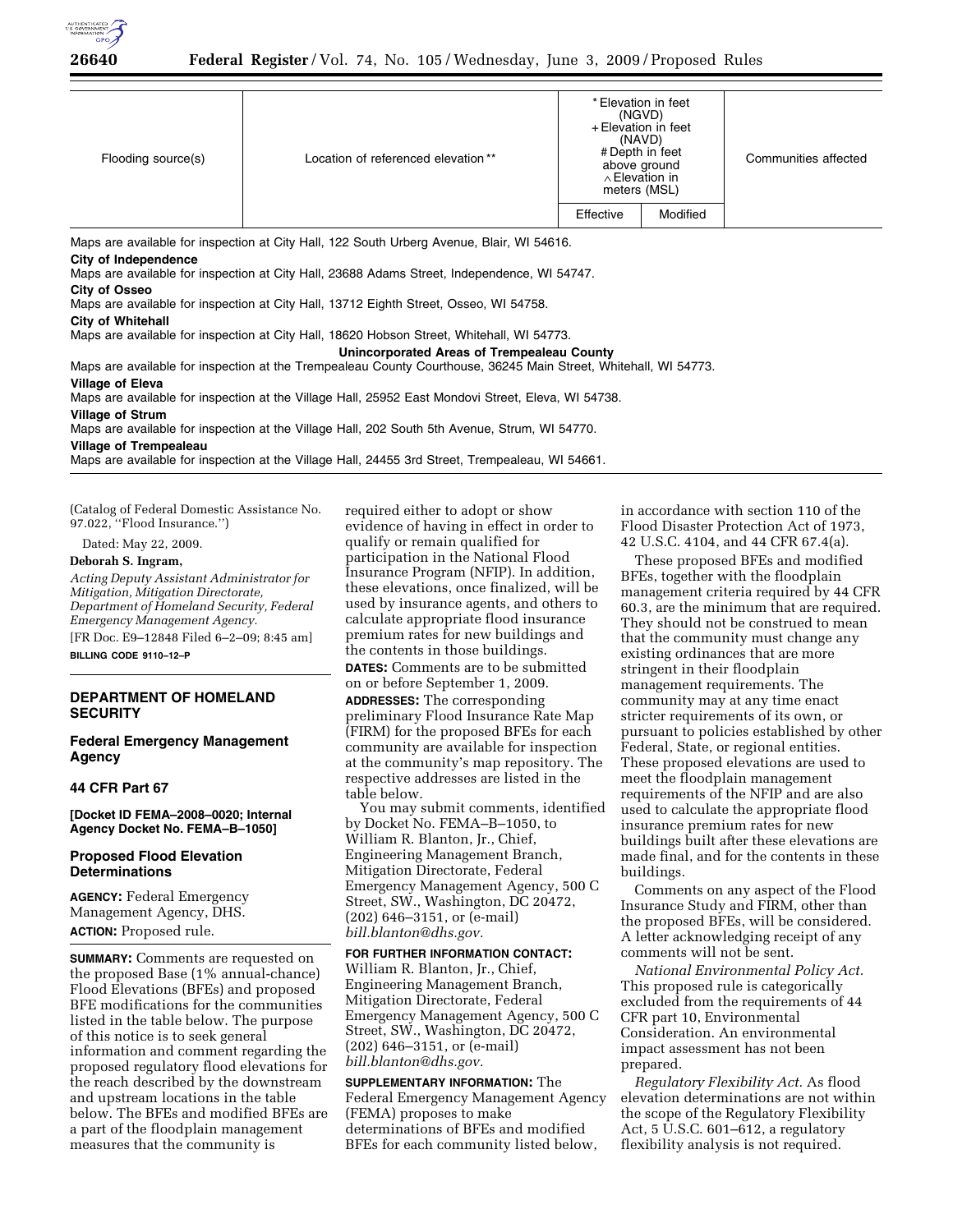*Executive Order 12866, Regulatory Planning and Review.* This proposed rule is not a significant regulatory action under the criteria of section 3(f) of Executive Order 12866, as amended.

*Executive Order 13132, Federalism.*  This proposed rule involves no policies that have federalism implications under Executive Order 13132.

*Executive Order 12988, Civil Justice Reform.* This proposed rule meets the

applicable standards of Executive Order 12988.

# **List of Subjects in 44 CFR Part 67**

Administrative practice and procedure, Flood insurance, Reporting and recordkeeping requirements.

Accordingly, 44 CFR part 67 is proposed to be amended as follows:

# **PART 67—[AMENDED]**

1. The authority citation for part 67 continues to read as follows:

**Authority:** 42 U.S.C. 4001 *et seq.*; Reorganization Plan No. 3 of 1978, 3 CFR, 1978 Comp., p. 329; E.O. 12127, 44 FR 19367, 3 CFR, 1979 Comp., p. 376.

# **§ 67.4 [Amended]**

2. The tables published under the authority of § 67.4 are proposed to be amended as follows:

| State                               | City/town/county | Source of flooding | Location** | * Elevation in feet<br>(NGVD)<br>+ Elevation in feet<br>(NAVD)<br># Depth in feet<br>above ground<br>$\wedge$ Elevation in<br>meters (MSL) |          |
|-------------------------------------|------------------|--------------------|------------|--------------------------------------------------------------------------------------------------------------------------------------------|----------|
|                                     |                  |                    |            | Existing                                                                                                                                   | Modified |
| <b>City of Greenwood, Wisconsin</b> |                  |                    |            |                                                                                                                                            |          |

| Wisconsin | City of Greenwood | Black River | Approximately 4,460 feet downstream of<br>County Highway G. | None | $+1113$ |
|-----------|-------------------|-------------|-------------------------------------------------------------|------|---------|
|           |                   |             | Approximately 4,960 feet upstream of<br>County Highway G.   | None | + 1126  |

\* National Geodetic Vertical Datum.

+ North American Vertical Datum.

# Depth in feet above ground.

∧ Mean Sea Level, rounded to the nearest 0.1 meter.

\*\* BFEs to be changed include the listed downstream and upstream BFEs, and include BFEs located on the stream reach between the referenced locations above. Please refer to the revised Flood Insurance Rate Map located at the community map repository (see below) for exact locations of all BFEs to be changed.

Send comments to William R. Blanton, Jr., Chief, Engineering Management Branch, Mitigation Directorate, Federal Emergency Management Agency, 500 C Street, SW., Washington, DC 20472.

#### **ADDRESSES**

## **City of Greenwood**

Maps are available for inspection at City Hall, 102 North Main Street, Greenwood, WI 54437.

| Flooding source(s) | Location of referenced elevation** |           | * Elevation in feet<br>(NGVD)<br>+ Elevation in feet<br>(NAVD)<br># Depth in feet above<br>ground<br>$\land$ Elevation in meters<br>(MSL) | Communities affected |
|--------------------|------------------------------------|-----------|-------------------------------------------------------------------------------------------------------------------------------------------|----------------------|
|                    |                                    | Effective | Modified                                                                                                                                  |                      |

## **Arapahoe County, Colorado, and Incorporated Areas**

|                      | Approximately 1 mile upstream of East 72nd Avenue                     | None    | $+5355$ | Unincorporated Areas of<br>Arapahoe County.                      |
|----------------------|-----------------------------------------------------------------------|---------|---------|------------------------------------------------------------------|
|                      | Approximately 2.1 miles upstream 56th Avenue align-<br>ment.          | None    | $+5482$ |                                                                  |
| Bear Gulch Tributary |                                                                       | None    | $+5402$ | Unincorporated Areas of<br>Arapahoe County.                      |
|                      | Approximately 900 feet upstream of the confluence<br>with Bear Gulch. | None    | $+5408$ |                                                                  |
| Blackmer Gulch       | Approximately 200 feet upstream of South Monroe<br>Lane.              | $+5417$ | +5418   | City of Cherry Hills Village.                                    |
|                      |                                                                       | $+5492$ | $+5491$ |                                                                  |
| Box Elder Creek      | Approximately 1,400 feet upstream of 72nd Avenue                      | None    | $+5367$ | City of Aurora, Unincor-<br>porated Areas of<br>Arapahoe County. |
|                      | Approximately 0.5 miles downstream of Yale Avenue                     | None    | $+5691$ |                                                                  |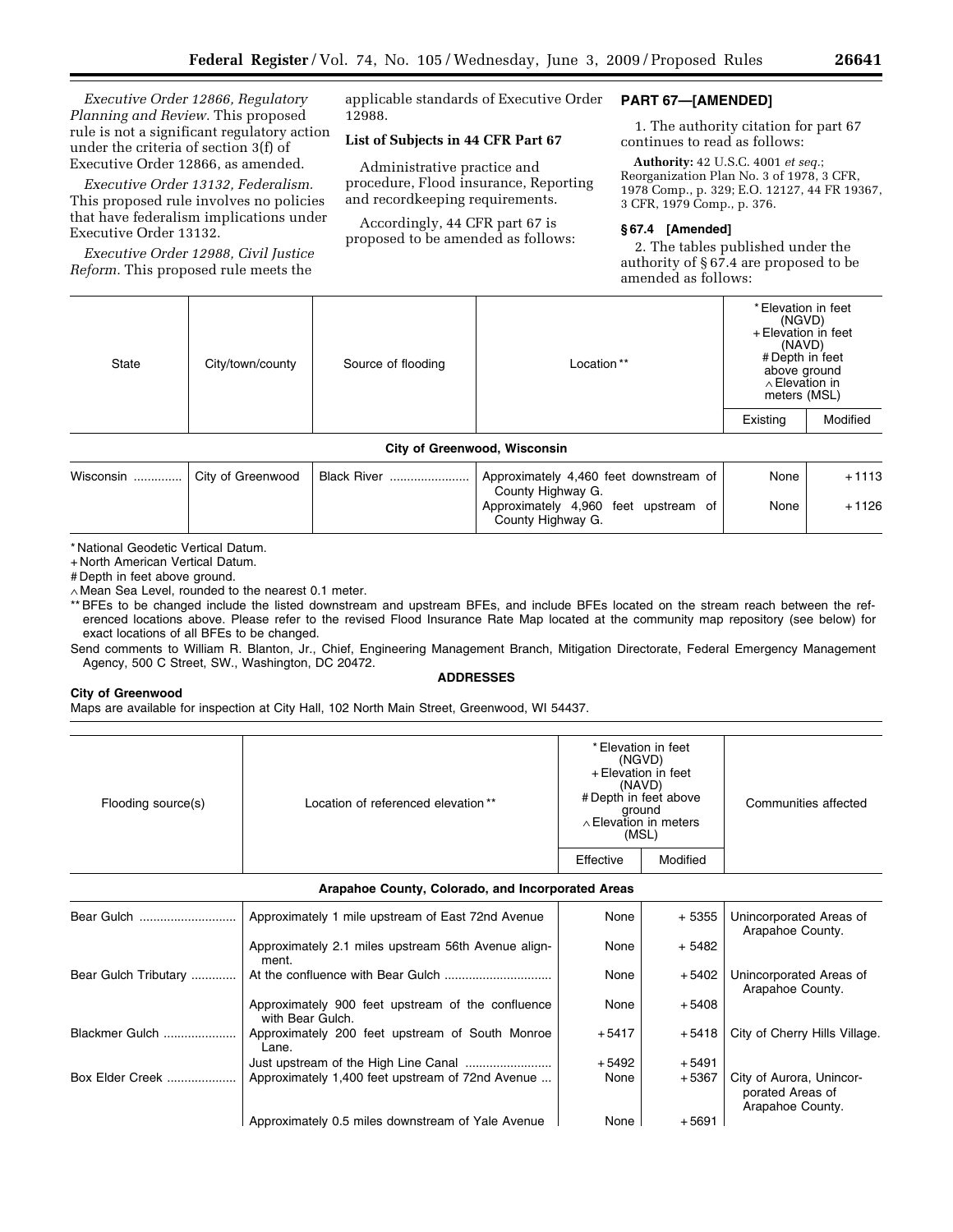| Flooding source(s)                   | Location of referenced elevation**                                               | *Elevation in feet<br>(NGVD)<br>+ Elevation in feet<br>(NAVD)<br># Depth in feet above<br>ground<br>$\wedge$ Elevation in meters<br>(MSL) |                    | Communities affected                                                                                                              |
|--------------------------------------|----------------------------------------------------------------------------------|-------------------------------------------------------------------------------------------------------------------------------------------|--------------------|-----------------------------------------------------------------------------------------------------------------------------------|
|                                      |                                                                                  | Effective                                                                                                                                 | Modified           |                                                                                                                                   |
| Cherry Creek                         | Approximately 0.92 miles downstream of Arapahoe<br>Road.                         | +5623                                                                                                                                     | $+5624$            | City of Aurora, City of<br>Centennial, Unincor-<br>porated Areas of<br>Arapahoe County.                                           |
|                                      | Approximately 1.70 miles upstream of East Broncos<br>Parkway.                    | $+5713$                                                                                                                                   | $+5713$            |                                                                                                                                   |
| Coyote Run                           |                                                                                  | None                                                                                                                                      | $+5393$            | City of Aurora, Unincor-<br>porated Areas of<br>Arapahoe County.                                                                  |
|                                      | Approximately 3.80 miles upstream of East Alameda<br>Avenue.                     | None                                                                                                                                      | $+5814$            |                                                                                                                                   |
| Goldsmith Gulch                      | Just upstream of East Belleview Avenue                                           | $+5591$                                                                                                                                   | $+5590$            | Unincorporated Areas of<br>Arapahoe County, City<br>of Centennial, City of<br>Greenwood Village.                                  |
|                                      | Approximately 100 feet downstream of East Arapahoe<br>Road.                      | None                                                                                                                                      | $+5773$            |                                                                                                                                   |
| Goldsmith Gulch West Tribu-<br>tary. | Approximately 400 feet upstream of the confluence<br>with Goldsmith Gulch.       | $+5640$                                                                                                                                   | $+5641$            | Unincorporated Areas of<br>Arapahoe County, City<br>of Greenwood Village.                                                         |
|                                      | Approximately 100 feet downstream of East Peakview<br>Avenue.                    | $+5735$                                                                                                                                   | $+5738$            |                                                                                                                                   |
| Greenwood Gulch                      |                                                                                  | $+5344$                                                                                                                                   | +5344              | City of Centennial, City of<br>Cherry Hills Village, City<br>of Greenwood Village.                                                |
| Little Dry Creek                     |                                                                                  | $+5525$<br>$+5344$                                                                                                                        | $+5525$<br>$+5339$ | Unincorporated Areas of<br>Arapahoe County, City<br>of Centennial, City of<br>Cherry Hills Village, City<br>of Greenwood Village. |
| Murphy Creek                         | Just downstream of South Quebec Street<br>Just downstream of East Alameda Avenue | $+5619$<br>$+5523$                                                                                                                        | $+5618$<br>$+5523$ | City of Aurora, Unincor-<br>porated Areas of<br>Arapahoe County.                                                                  |
|                                      | Approximately 1,700 feet downstream of East<br>Wheatlands Parkway.               | None                                                                                                                                      | $+6011$            |                                                                                                                                   |
| Prentice Gulch                       | At the confluence with Greenwood Gulch                                           | $+5407$<br>$+5525$                                                                                                                        | $+5405$<br>$+5525$ | City of Greenwood Village.                                                                                                        |
| Quincy Gulch                         | Approximately 300 feet upstream of the High Line                                 | +5414<br>+5494                                                                                                                            | +5414<br>$+5494$   | City of Cherry Hills Village.                                                                                                     |
| SJCD 6200                            | Canal.                                                                           | None                                                                                                                                      | $+5360$            | Unincorporated Areas of<br>Arapahoe County, City<br>of Littleton.                                                                 |
|                                      | Approximately 400 feet downstream of South Platte<br>Canyon Road.                | None                                                                                                                                      | +5404              |                                                                                                                                   |
| Willow Creek                         | At the confluence with Little Dry Creek                                          | $+5537$                                                                                                                                   | +5536              | Unincorporated Areas of<br>Arapahoe County.                                                                                       |
|                                      | Just downstream of Englewood Dam outlet structure                                | $+5558$                                                                                                                                   | $+5559$            |                                                                                                                                   |

\* National Geodetic Vertical Datum.

+ North American Vertical Datum.

# Depth in feet above ground.

∧ Mean Sea Level, rounded to the nearest 0.1 meter.

\*\* BFEs to be changed include the listed downstream and upstream BFEs, and include BFEs located on the stream reach between the referenced locations above. Please refer to the revised Flood Insurance Rate Map located at the community map repository (see below) for exact locations of all BFEs to be changed.

Send comments to William R. Blanton, Jr., Chief, Engineering Management Branch, Mitigation Directorate, Federal Emergency Management Agency, 500 C Street, SW., Washington, DC 20472.

## **ADDRESSES**

**City of Aurora** 

Maps are available for inspection at 15151 East Alameda Parkway, 3rd Floor, Aurora, CO 80012. **City of Centennial**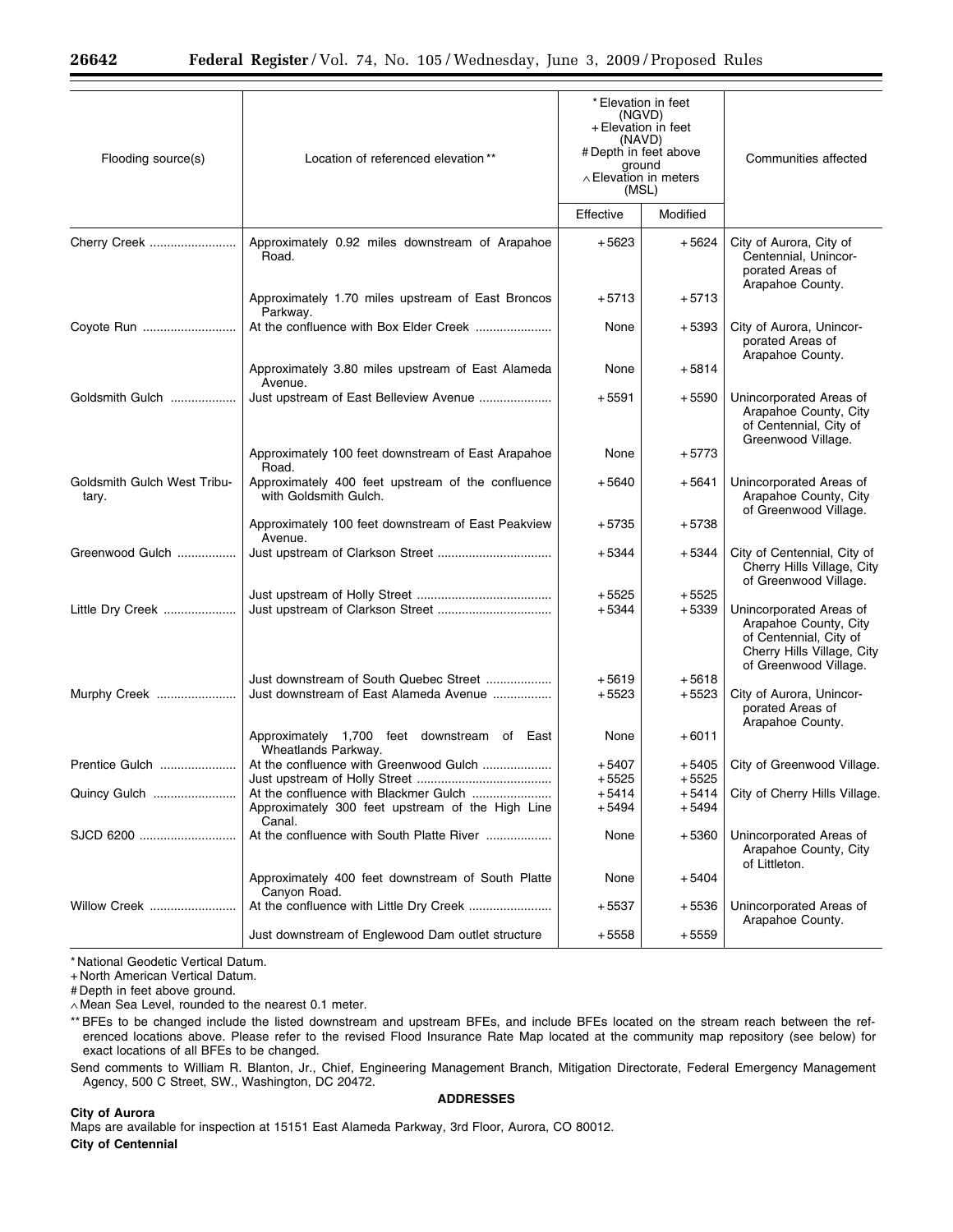Maps are available for inspection at the Arapahoe County Department of Public Works and Development, 10730 West Briarwood Avenue, Centennial, CO 80112.

# **City of Cherry Hills Village**

Maps are available for inspection at 2450 East Quincy Avenue, Cherry Hills Village, CO 80113.

### **City of Greenwood Village**

Maps are available for inspection at 6060 South Quebec Street, Greenwood Village, CO 80111.

**City of Littleton** 

Maps are available for inspection at 2255 West Berry Avenue, Littleton, CO 80165.

# **Unincorporated Areas of Arapahoe County**

Maps are available for inspection at the Arapahoe County Department of Public Works and Development, 10730 East Briarwood Avenue, Centennial, CO 80112.

| Fergus County, Montana, and Incorporated Areas |                                                      |       |       |                           |  |
|------------------------------------------------|------------------------------------------------------|-------|-------|---------------------------|--|
| Flood Channel                                  | Approximately 70 feet upstream of Main Street Bridge | +3609 |       | $+3610$   Town of Denton. |  |
|                                                | Approximately 50 feet upstream of Railroad Bridge    | +3610 | +3614 |                           |  |
| Shallow Flooding                               | Intersection of Bain Street and Main Street          | None  | #1    | Town of Denton.           |  |

\* National Geodetic Vertical Datum.

+ North American Vertical Datum.

# Depth in feet above ground.

∧ Mean Sea Level, rounded to the nearest 0.1 meter.

\*\* BFEs to be changed include the listed downstream and upstream BFEs, and include BFEs located on the stream reach between the referenced locations above. Please refer to the revised Flood Insurance Rate Map located at the community map repository (see below) for exact locations of all BFEs to be changed.

Send comments to William R. Blanton, Jr., Chief, Engineering Management Branch, Mitigation Directorate, Federal Emergency Management Agency, 500 C Street, SW., Washington, DC 20472.

## **ADDRESSES**

**Town of Denton**  Maps are available for inspection at 305 West Watson Street, Lewistown, MT 59457.

### **Tuscarawas County, Ohio, and Incorporated Areas**

| Beggar Run (Backwater from<br>Tuscarawas River).       | At the confluence of Beggar Run with Conotton Creek                                           | None | $+909$ | Unincorporated Areas of<br>Tuscarawas County.                               |
|--------------------------------------------------------|-----------------------------------------------------------------------------------------------|------|--------|-----------------------------------------------------------------------------|
|                                                        | Approximately 0.78 mile upstream of the confluence<br>of Beggar Run with Conotton Creek.      | None | $+909$ |                                                                             |
| Browns Run (Backwater from<br>Tuscarawas River).       | At the confluence of Browns Run with Conotton<br>Creek.                                       | None | $+909$ | Unincorporated Areas of<br>Tuscarawas County.                               |
|                                                        | Just downstream of Henderson School Road                                                      | None | $+909$ |                                                                             |
| Conotton Creek (Backwater<br>from Tuscarawas River).   | At the confluence of Conotton Creek and Tuscarawas<br>River.                                  | None | $+909$ | Unincorporated Areas of<br>Tuscarawas County.                               |
|                                                        | Approximately 0.76 mile upstream of Miller Hill Road<br>(Tuscarawas/Carroll County boundary). | None | $+909$ |                                                                             |
| Dog Run (Backwater from<br>Tuscarawas River).          | At the confluence of Dog Run and Conotton Creek                                               | None | $+909$ | Unincorporated Areas of<br>Tuscarawas County.                               |
|                                                        | Approximately 0.42 mile upstream of Norfolk and<br>Western Railway.                           | None | $+909$ |                                                                             |
| Huff Run (Backwater from<br>Tuscarawas River).         | At the confluence of Huff Run with Conotton Creek                                             | None | $+909$ | Unincorporated Areas of<br>Tuscarawas County, Vil-<br>lage of Mineral City. |
|                                                        | Approximately 1.38 miles upstream of New Cum-<br>berland Road.                                | None | $+909$ |                                                                             |
| Indian Fork (Backwater from<br>Tuscarawas River).      | At the confluence of Indian Fork with Conotton Creek                                          | None | $+909$ | Unincorporated Areas of<br>Tuscarawas County.                               |
|                                                        |                                                                                               | None | $+909$ |                                                                             |
| Middle Run (Backwater from<br>Tuscarawas River).       | At the confluence of Middle Run with Tuscarawas<br>River.                                     | None | $+909$ | Unincorporated Areas of<br>Tuscarawas County.                               |
|                                                        | Approximately 0.72 mile upstream of Dover Zoar<br>Road.                                       | None | $+909$ |                                                                             |
| Small Middle Run (Backwater<br>from Tuscarawas River). | confluence<br>of Small Middle Run with<br>the<br>At<br>Tuscarawas River.                      | None | $+909$ | Unincorporated Areas of<br>Tuscarawas County.                               |
|                                                        | Approximately 500 feet downstream of Dover Zoar<br>Road.                                      | None | $+909$ |                                                                             |
| Stillwater Creek                                       | Just downstream of the Baltimore and Ohio Railroad                                            | None |        | $+844$ City of Midvale.                                                     |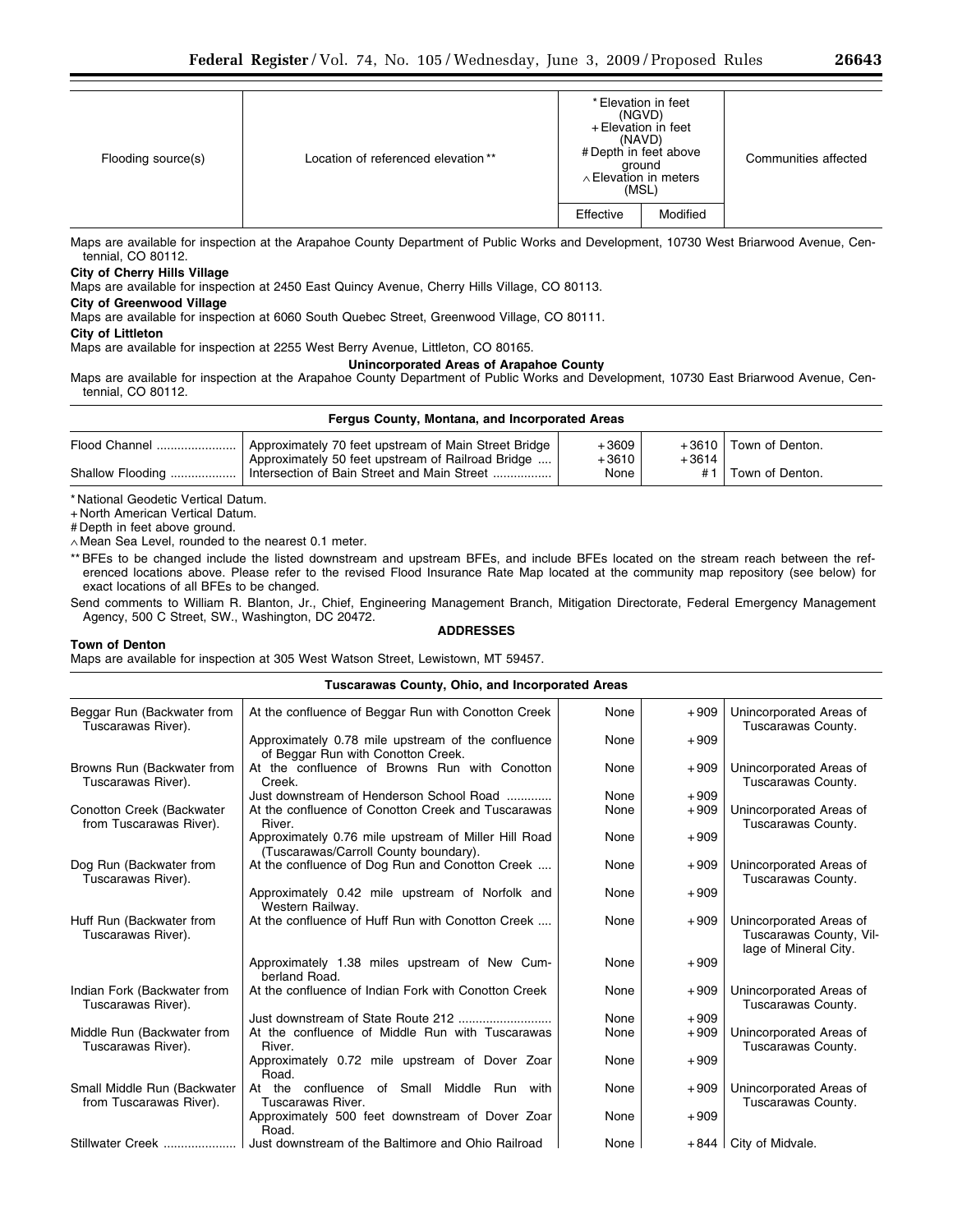| Flooding source(s)                             | Location of referenced elevation **                                                          |              | * Elevation in feet<br>(NGVD)<br>+ Elevation in feet<br>(NAVD)<br># Depth in feet above<br>ground<br>$\land$ Elevation in meters<br>(MSL) | Communities affected                                                                         |
|------------------------------------------------|----------------------------------------------------------------------------------------------|--------------|-------------------------------------------------------------------------------------------------------------------------------------------|----------------------------------------------------------------------------------------------|
|                                                |                                                                                              | Effective    | Modified                                                                                                                                  |                                                                                              |
| Tuscarawas River                               | Approximately 0.45 mile upstream of US Route 250.                                            | None<br>None | $+845$<br>$+909$                                                                                                                          | Village of Bolivar, Unincor-<br>porated Areas of<br>Tuscarawas County, Vil-<br>lage of Zoar. |
|                                                | Approximately 2.18 miles upstream of State Route<br>212 (Tuscarawas/Stark County boundary).  | None         | $+909$                                                                                                                                    |                                                                                              |
| Tuscarawas River                               | Approximately 0.66 mile downstream of Tuscarawas<br>Road.                                    | None         | $+838$                                                                                                                                    | Village of Tuscarawas.                                                                       |
| Tuscarawas River                               | Approximately 1,000 feet upstream of the confluence<br>of Tuscarawas River with Clewell Run. | None         | $+831$                                                                                                                                    | Village of Gnadenhutten.                                                                     |
| Wolf Run (Backwater from<br>Tuscarawas River). | At the confluence of Wolf Run and Tuscarawas River                                           | None         | $+909$                                                                                                                                    | Unincorporated Areas of<br>Tuscarawas County.                                                |
|                                                | Approximately 0.89 mile upstream of Norfolk and<br>Western Railway.                          | None         | $+909$                                                                                                                                    |                                                                                              |

\* National Geodetic Vertical Datum.

+ North American Vertical Datum.

# Depth in feet above ground.

∧ Mean Sea Level, rounded to the nearest 0.1 meter.

\*\* BFEs to be changed include the listed downstream and upstream BFEs, and include BFEs located on the stream reach between the referenced locations above. Please refer to the revised Flood Insurance Rate Map located at the community map repository (see below) for exact locations of all BFEs to be changed.

Send comments to William R. Blanton, Jr., Chief, Engineering Management Branch, Mitigation Directorate, Federal Emergency Management Agency, 500 C Street, SW., Washington, DC 20472.

## **ADDRESSES**

#### **City of Midvale**

Maps are available for inspection at City Hall, 311 Barnhill Road, Midvale, OH 44653.

## **Unincorporated Areas of Tuscarawas County**

Maps are available for inspection at the Tuscarawas County Administrative Offices, 125 East High Avenue, New Philadelphia, OH 44663.

#### **Village of Bolivar**

Maps are available for inspection at the Bolivar Village Hall, 109 Canal Street Northwest, Bolivar, OH 44612.

#### **Village of Gnadenhutten**

Maps are available for inspection at the Gnadenhutten Village Hall, 131 South Walnut Street, Gnadenhutten, OH 44629.

## **Village of Mineral City**

Maps are available for inspection at the Mineral City Village Hall, 8728 North High Street, Mineral City, OH 44656.

#### **Village of Tuscarawas**

Maps are available for inspection at the Tuscarawas Village Hall, 522 East Cherry Street, Tuscarawas, OH 44682.

#### **Village of Zoar**

Maps are available for inspection at the County Administrative Offices, 125 East High Avenue, New Philadelphia, OH 44663.

#### **Yankton County, South Dakota, and Incorporated Areas**  James River .......................... Just upstream of the confluence with the Missouri River. None  $+1167$  Unincorporated Areas of Yankton County. Approximately 600 feet upstream of County Highway 213 (431st Avenue). None  $+1188$

\* National Geodetic Vertical Datum.

+ North American Vertical Datum.

# Depth in feet above ground.

∧ Mean Sea Level, rounded to the nearest 0.1 meter.

\*\* BFEs to be changed include the listed downstream and upstream BFEs, and include BFEs located on the stream reach between the referenced locations above. Please refer to the revised Flood Insurance Rate Map located at the community map repository (see below) for exact locations of all BFEs to be changed.

Send comments to William R. Blanton, Jr., Chief, Engineering Management Branch, Mitigation Directorate, Federal Emergency Management Agency, 500 C Street, SW., Washington, DC 20472.

# **ADDRESSES**

#### **Unincorporated Areas of Yankton County**

Maps are available for inspection at 321 West 3rd Street, Yankton, SD 57078.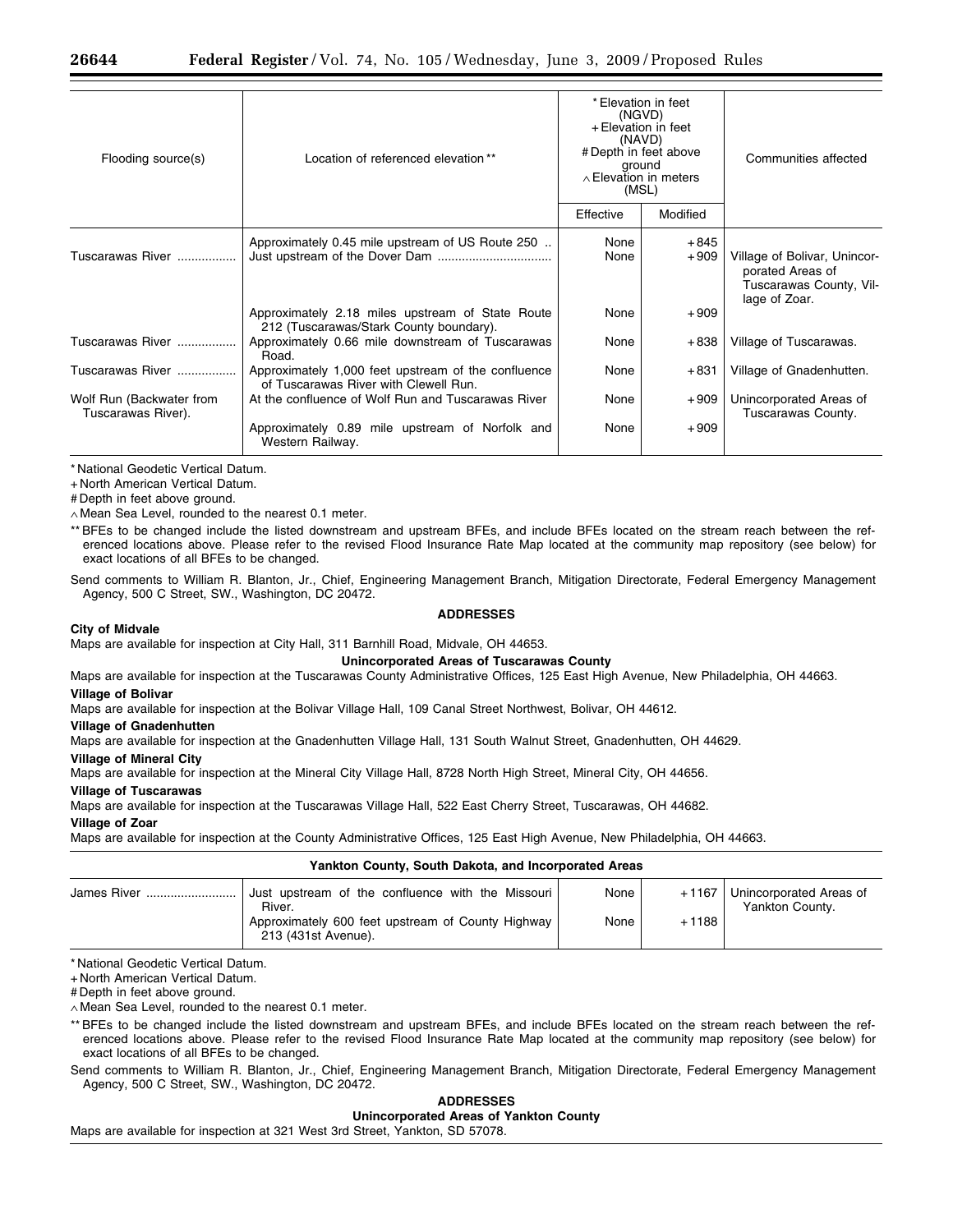| Flooding source(s)                                | Location of referenced elevation**                                                                                                  | *Elevation in feet<br>(NGVD)<br>+ Elevation in feet<br>(NAVD)<br># Depth in feet above<br>ground<br>$\land$ Elevation in meters<br>(MSL)<br>Effective | Modified         | Communities affected |  |  |  |  |
|---------------------------------------------------|-------------------------------------------------------------------------------------------------------------------------------------|-------------------------------------------------------------------------------------------------------------------------------------------------------|------------------|----------------------|--|--|--|--|
|                                                   |                                                                                                                                     |                                                                                                                                                       |                  |                      |  |  |  |  |
|                                                   | Angelina County, Texas, and Incorporated Areas                                                                                      |                                                                                                                                                       |                  |                      |  |  |  |  |
| <b>Biloxi Creek North Tributary</b>               | Approximately 0.6 miles downstream of Loop 287                                                                                      | None                                                                                                                                                  | $+306$           | City of Lufkin.      |  |  |  |  |
| Cedar Creek                                       |                                                                                                                                     | None<br>None                                                                                                                                          | $+329$<br>$+278$ | City of Lufkin.      |  |  |  |  |
|                                                   |                                                                                                                                     | None                                                                                                                                                  | $+299$           |                      |  |  |  |  |
| Cedar Creek North Tributary                       |                                                                                                                                     | None                                                                                                                                                  | $+280$           | City of Lufkin.      |  |  |  |  |
|                                                   | Approximately 1,070 feet upstream of Texas South-                                                                                   | None                                                                                                                                                  | $+286$           |                      |  |  |  |  |
| Cedar Creek South Tributary                       | eastern Rail Road.<br>Confluence of Cedar Creek and Cedar Creek South<br>Tributary.                                                 | $+254$                                                                                                                                                | $+253$           | City of Lufkin.      |  |  |  |  |
|                                                   | Approximately 1,300 feet upstream of Berry Road                                                                                     | None                                                                                                                                                  | $+287$           |                      |  |  |  |  |
| Cedar Creek Tributary 3                           | Confluence of Cedar Creek Tributary 3 and Cedar<br>Creek.                                                                           | None                                                                                                                                                  | $+239$           | City of Lufkin.      |  |  |  |  |
|                                                   |                                                                                                                                     | None                                                                                                                                                  | $+266$           |                      |  |  |  |  |
| East Fork of West Branch<br>Mill Creek.           | Confluence of; East Fork of West Branch Mill Creek<br>and Tributary to Mill Creek Tributary.                                        | $+283$                                                                                                                                                | $+279$<br>$+300$ | City of Lufkin.      |  |  |  |  |
| Hurricane Creek                                   | Approximately 0.7 miles downstream of College Drive                                                                                 | None<br>None                                                                                                                                          | $+232$           | City of Lufkin.      |  |  |  |  |
|                                                   | Just downstream of the intersection of Conn Avenue<br>and Chestnut Street.                                                          | $+279$                                                                                                                                                | $+280$           |                      |  |  |  |  |
| Hurricane Creek East Tribu-<br>tary $(E)$ .       | Approximately 0.6 miles upstream of Brentwood Drive                                                                                 | None                                                                                                                                                  | $+269$           | City of Lufkin.      |  |  |  |  |
|                                                   | Confluence of Hurricane Creek and Hurricane Creek                                                                                   | None                                                                                                                                                  | $+273$           |                      |  |  |  |  |
| Hurricane Creek East Tribu-<br>tary (E) Tributary | East Tributary (E).<br>Confluence of Hurricane Creek East Tributary (E)<br>Tributary and Hurricane Creek East Tributary (E).        | $+246$                                                                                                                                                | $+250$           | City of Lufkin.      |  |  |  |  |
|                                                   | Approximately 0.5 miles upstream of Brentwood Drive                                                                                 | None                                                                                                                                                  | $+267$           |                      |  |  |  |  |
| Hurricane Creek East Tribu-<br>tary (North).      |                                                                                                                                     | None                                                                                                                                                  | $+289$           | City of Lufkin.      |  |  |  |  |
| Hurricane Creek East Tribu-                       | Confluence of Hurricane Creek East Tributary (South)                                                                                | None<br>None                                                                                                                                          | $+305$<br>$+237$ | City of Lufkin.      |  |  |  |  |
| tary (South).                                     | and Unnamed Tributary 4 to Hurricane Creek.                                                                                         | None                                                                                                                                                  | $+265$           |                      |  |  |  |  |
| Hurricane Creek West<br>Branch.                   | Confluence of Hurricane Creek and Hurricane Creek<br>West Branch.                                                                   | $+251$                                                                                                                                                | $+250$           | City of Lufkin.      |  |  |  |  |
|                                                   |                                                                                                                                     | None                                                                                                                                                  | $+276$           |                      |  |  |  |  |
| Mill Creek Tributary                              | Approximately 1,486 feet downstream of Bonita Street<br>Approximately 230 feet upstream of Martin Luther<br>King Drive.             | None<br>None                                                                                                                                          | $+290$<br>$+304$ | City of Lufkin.      |  |  |  |  |
| One Eyed Creek                                    |                                                                                                                                     | None                                                                                                                                                  | $+289$           | City of Lufkin.      |  |  |  |  |
|                                                   | Just downstream of Fuller Springs Drive                                                                                             | None                                                                                                                                                  | $+309$           |                      |  |  |  |  |
| Shirley Creek                                     |                                                                                                                                     | $+259$                                                                                                                                                | $+262$           | City of Lufkin.      |  |  |  |  |
| Shirley Creek Tributary 2                         |                                                                                                                                     | None<br>None                                                                                                                                          | $+297$<br>$+294$ | City of Lufkin.      |  |  |  |  |
|                                                   | Just downstream of Shady Pine Road                                                                                                  | None                                                                                                                                                  | $+310$           |                      |  |  |  |  |
| <b>Shirley Creek Tributary 2</b><br>East Branch.  | Confluence of Shirley Creek Tributary 2 and Shirley<br>Creek Tributary 2 East Branch.                                               | None                                                                                                                                                  | $+277$           | City of Lufkin.      |  |  |  |  |
| Tributary to Mill Creek Tribu-<br>tary.           | Approximately 600 feet upstream of Freeman Street                                                                                   | None<br>$+271$                                                                                                                                        | $+296$<br>$+272$ | City of Lufkin.      |  |  |  |  |
|                                                   |                                                                                                                                     | None                                                                                                                                                  | $+305$           |                      |  |  |  |  |
| Tributary to Paper Mill Creek<br>Tributary.       | Just downstream of State Highway 103                                                                                                | None                                                                                                                                                  | $+272$           | City of Lufkin.      |  |  |  |  |
| Unnamed Tributary 1 to Hur-<br>ricane Creek.      | Approximately 675 feet upstream of Freeman Street<br>Confluence of Hurricane Creek and Unnamed Tribu-<br>tary 1 to Hurricane Creek. | None<br>$+255$                                                                                                                                        | $+290$<br>$+259$ | City of Lufkin.      |  |  |  |  |
| Unnamed Tributary 2 to Hur-<br>ricane Creek.      | Just upstream of Farm-to-Market Road 58<br>Confluence of Hurricane Creek and Unnamed Tribu-<br>tary 2 to Hurricane Creek.           | None<br>None                                                                                                                                          | $+293$<br>$+247$ | City of Lufkin.      |  |  |  |  |
| Unnamed Tributary 3 to Hur-                       | Approximately .4 miles upstream from Tulane Road<br>Confluence of Hurricane Creek and Unnamed Tribu-                                | None<br>None                                                                                                                                          | $+273$<br>$+236$ | City of Lufkin.      |  |  |  |  |
| ricane Creek.                                     | tary 3 to Hurricane Creek.                                                                                                          |                                                                                                                                                       |                  |                      |  |  |  |  |
| Unnamed Tributary 4 to Hur-<br>ricane Creek.      | Confluence of Unnamed Tributary 4 to Hurricane<br>Creek and Hurricane Creek East Tributary (South).                                 | None<br>None                                                                                                                                          | $+264$<br>$+237$ | City of Lufkin.      |  |  |  |  |